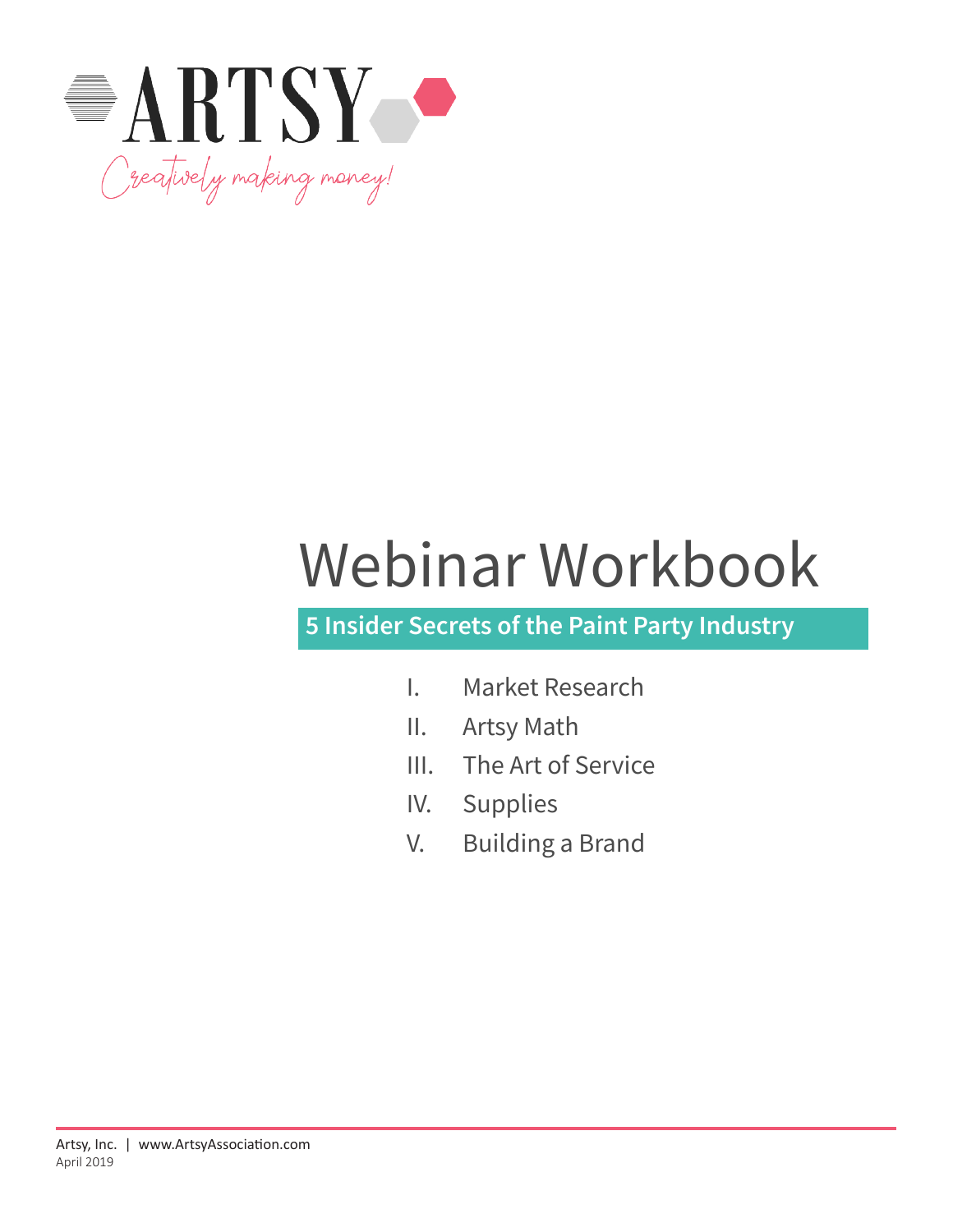# **I. MARKET RESEARCH: THE ART ENTERTAINMENT INDUSTRY**

**Ask yourself this question: Is there anyone else out there that does what I am doing?**

Find 3 similar companies/competitors in your area:

| <b></b>                  |  |
|--------------------------|--|
|                          |  |
| <u>_</u>                 |  |
|                          |  |
| $\overline{\phantom{a}}$ |  |
|                          |  |

*(Examples of companies in your area might include Pinot's Palette, Painting with a Twist and Boards & Brushes.)*

#### **Research the creative industry:**

• Association for Creative Industries *(formally CHA)* at www.CraftAndHobby.org

## **II. ARTSY MATH**

#### **Read the Artsy Math blog at www.ArtsyAssociation.com/post/artsy-math**

Our "Perfect Party" is the Hostess + 10 friends. Using Artsy Math, calculate the revenue and expenses for a party with 10 paid guests:

| • Revenue        |                                                              | (recommended \$26 * number of paid guests)            |
|------------------|--------------------------------------------------------------|-------------------------------------------------------|
| • Expenses       |                                                              | (estimated at about \$3 per total number of painters) |
| • Total Earnings |                                                              |                                                       |
|                  | How many events do you plan to do per month?                 |                                                       |
|                  | Based on this info, what is your estimated monthly earnings? |                                                       |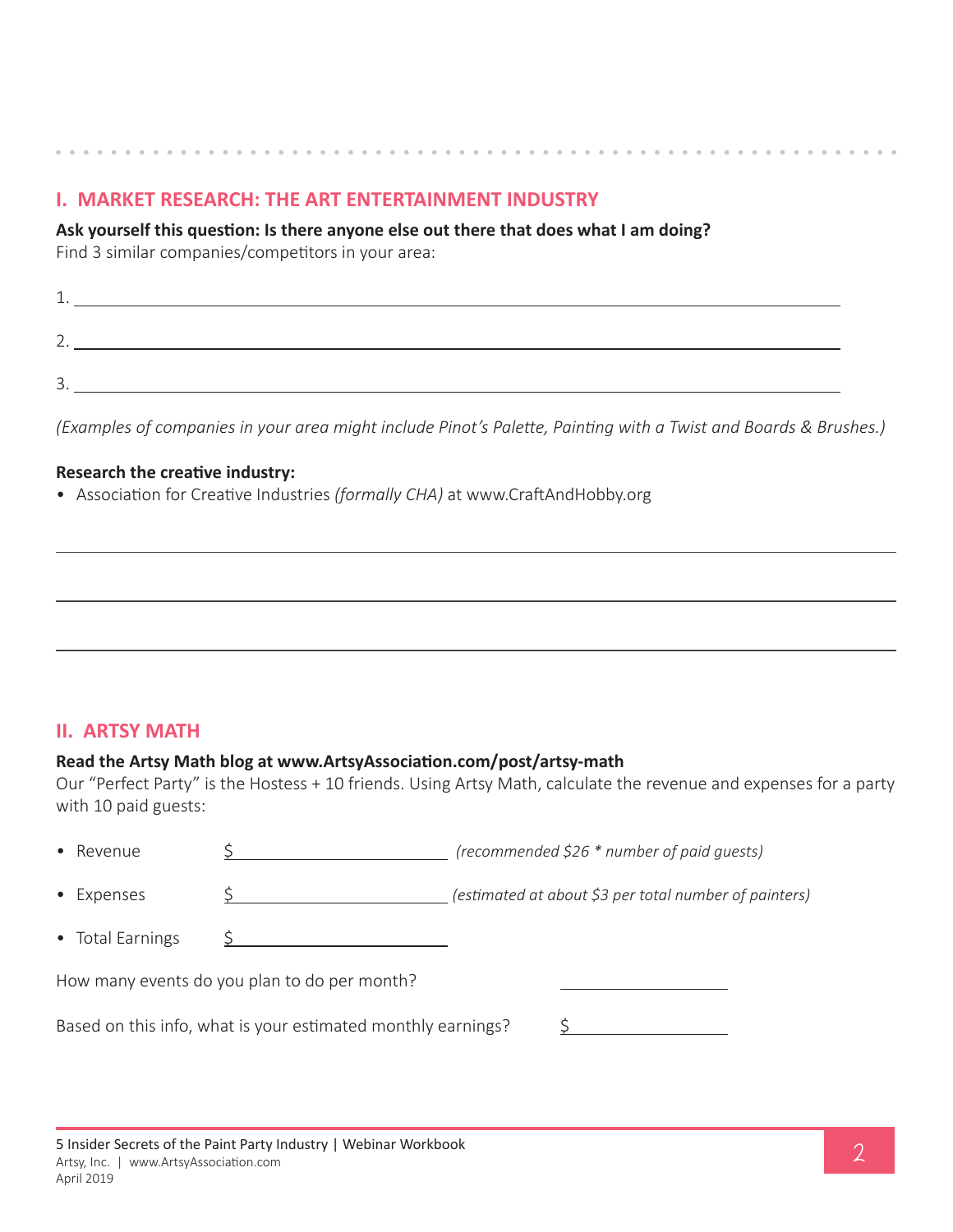#### **III. THE ART OF SERVICE!**

**What service area do you want to focus on first?** 

**What client base do you prefer to serve?** 

#### **IV. SUPPLIES**

#### **Each painter will need a canvas, table top easel, palette, brush set, water cup and apron.**

Below is the list of recommended supplies.

| Canvas                  | $\Box$ Paint             | $\Box$ Water Cups  |
|-------------------------|--------------------------|--------------------|
| $\Box$ Stand Up Easel   | $\Box$ Palettes          | $\Box$ Aprons      |
| $\Box$ Table Top Easels | $\Box$ 5-Piece Brush Set | $\Box$ Drop Cloths |
| <b>Odds and Ends</b>    |                          |                    |
| Tote Bags               | Frame to display artwork |                    |
| Table Cloths            | Pencils/Sharpies         |                    |
| Paper Towels            | Name Tags                |                    |